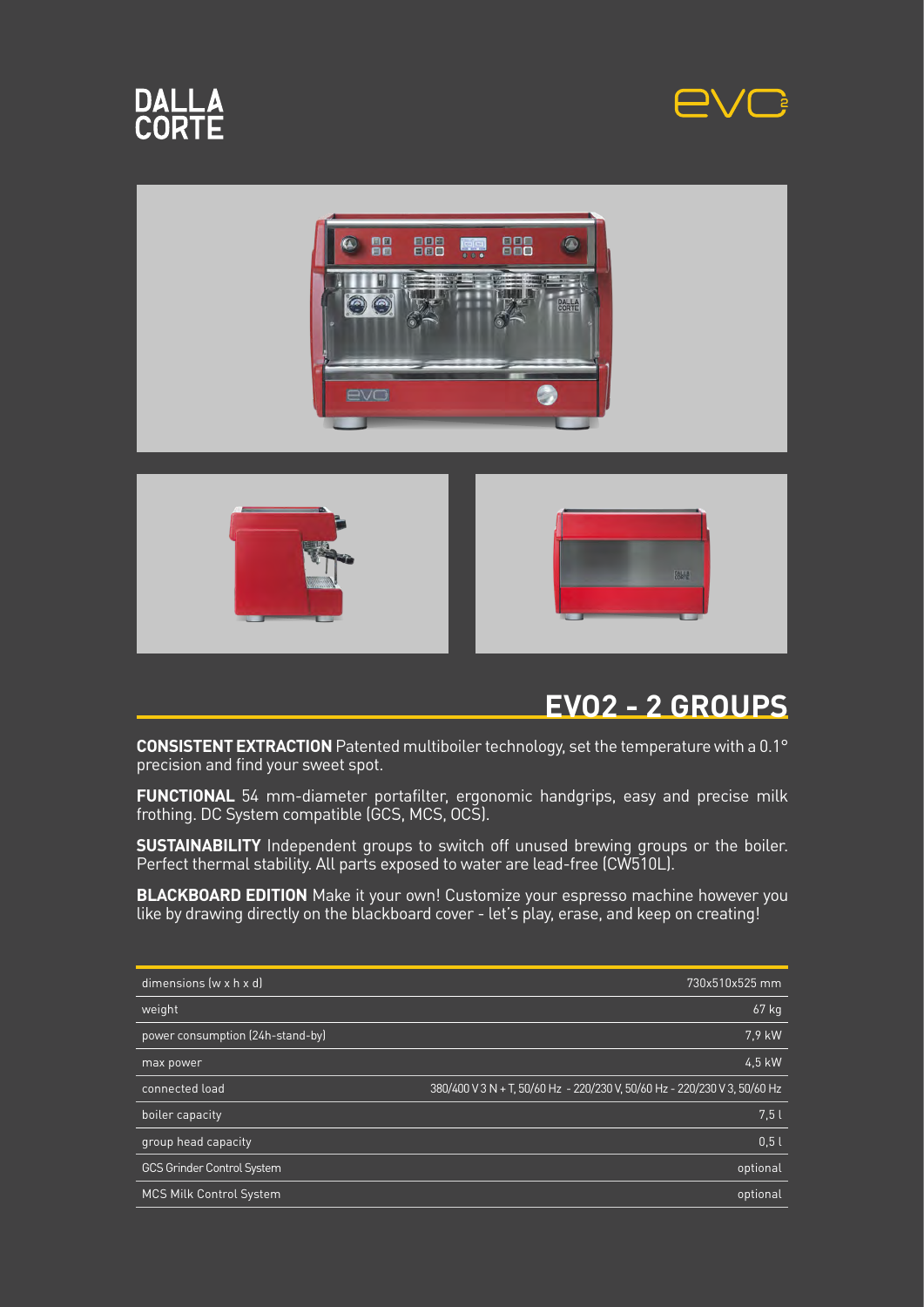

# **EVG**

#### **Yersion 230 also available EVO2 - 2 GROUPS**



**arctic white** 2 gr 1-MC-EVODUE-2-W-400



**quartz grey** 2 gr 1-MC-EVODUE-2-Q-400



#### **sparkling red** 2 gr 1-MC-EVODUE-2-R-400



**nebula black** 2 gr 1-MC-EVODUE-2-N-400



**blackboard** 2 gr 1-MC-EVODUE-2-C-400

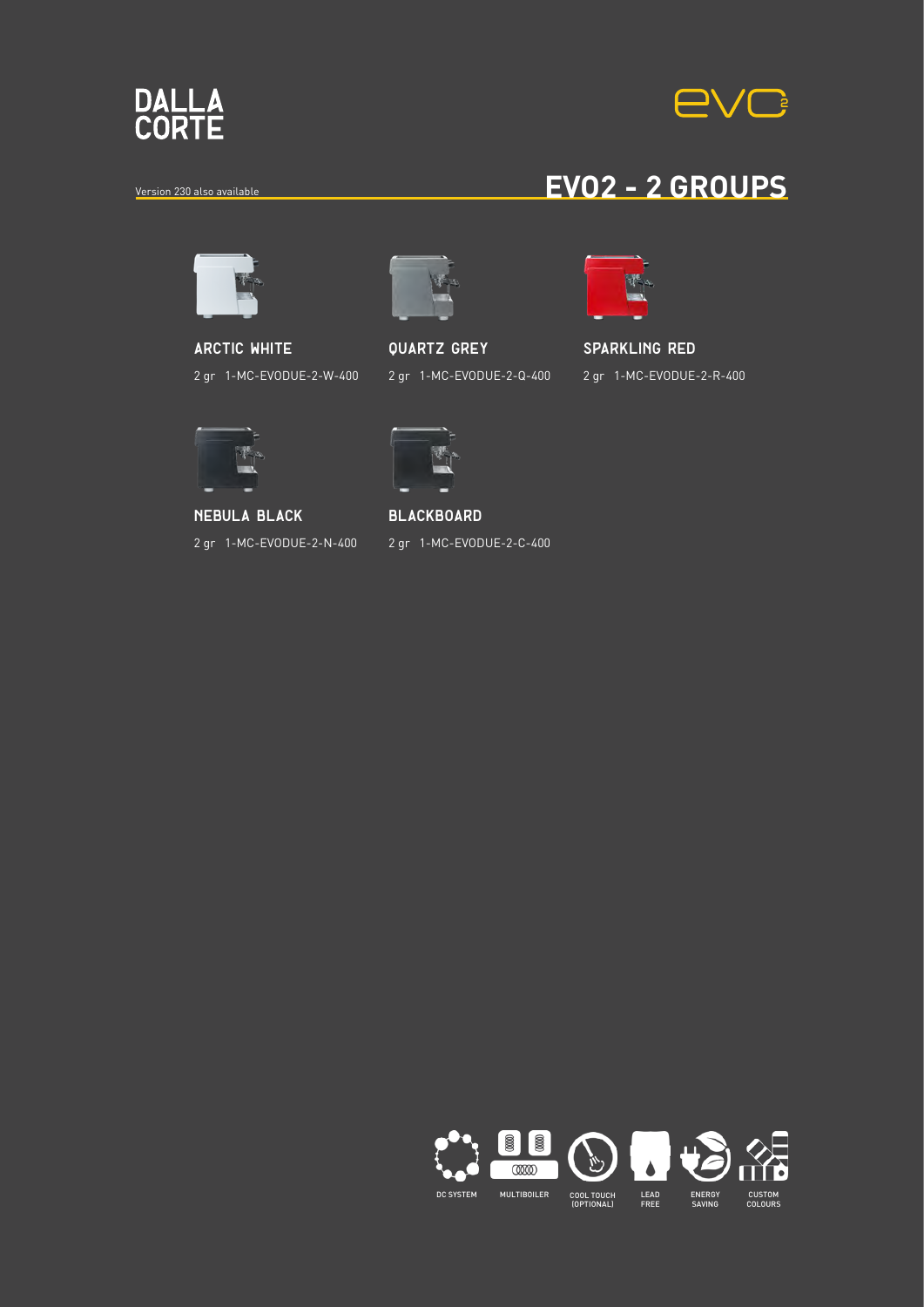

# **DALLA**<br>CORTE







#### **EVO2 - 3 GROUPS**

**CONSISTENT EXTRACTION** Patented multiboiler technology, set the temperature with a 0.1° precision and find your sweet spot.

**FUNCTIONAL** 54 mm-diameter portafilter, ergonomic handgrips, easy and precise milk frothing. DC System compatible (GCS, MCS, OCS).

**SUSTAINABILITY** Independent groups to switch off unused brewing groups or the boiler. Perfect thermal stability. All parts exposed to water are lead-free (CW510L).

**BLACKBOARD EDITION** Make it your own! Customize your espresso machine however you like by drawing directly on the blackboard cover - let's play, erase, and keep on creating!

| dimensions $(w \times h \times d)$ | 940x510x525 mm                                                            |
|------------------------------------|---------------------------------------------------------------------------|
| weight                             | 83 kg                                                                     |
| power consumption (24h-stand-by)   | 11,3 kW                                                                   |
| max power                          | 6.3 kW                                                                    |
| connected load                     | 380/400 V 3 N + T, 50/60 Hz - 220/230 V, 50/60 Hz - 220/230 V 3, 50/60 Hz |
| boiler capacity                    | 13 <sub>l</sub>                                                           |
| group head capacity                | 0.5l                                                                      |
| <b>GCS Grinder Control System</b>  | optional                                                                  |
| <b>MCS Milk Control System</b>     | optional                                                                  |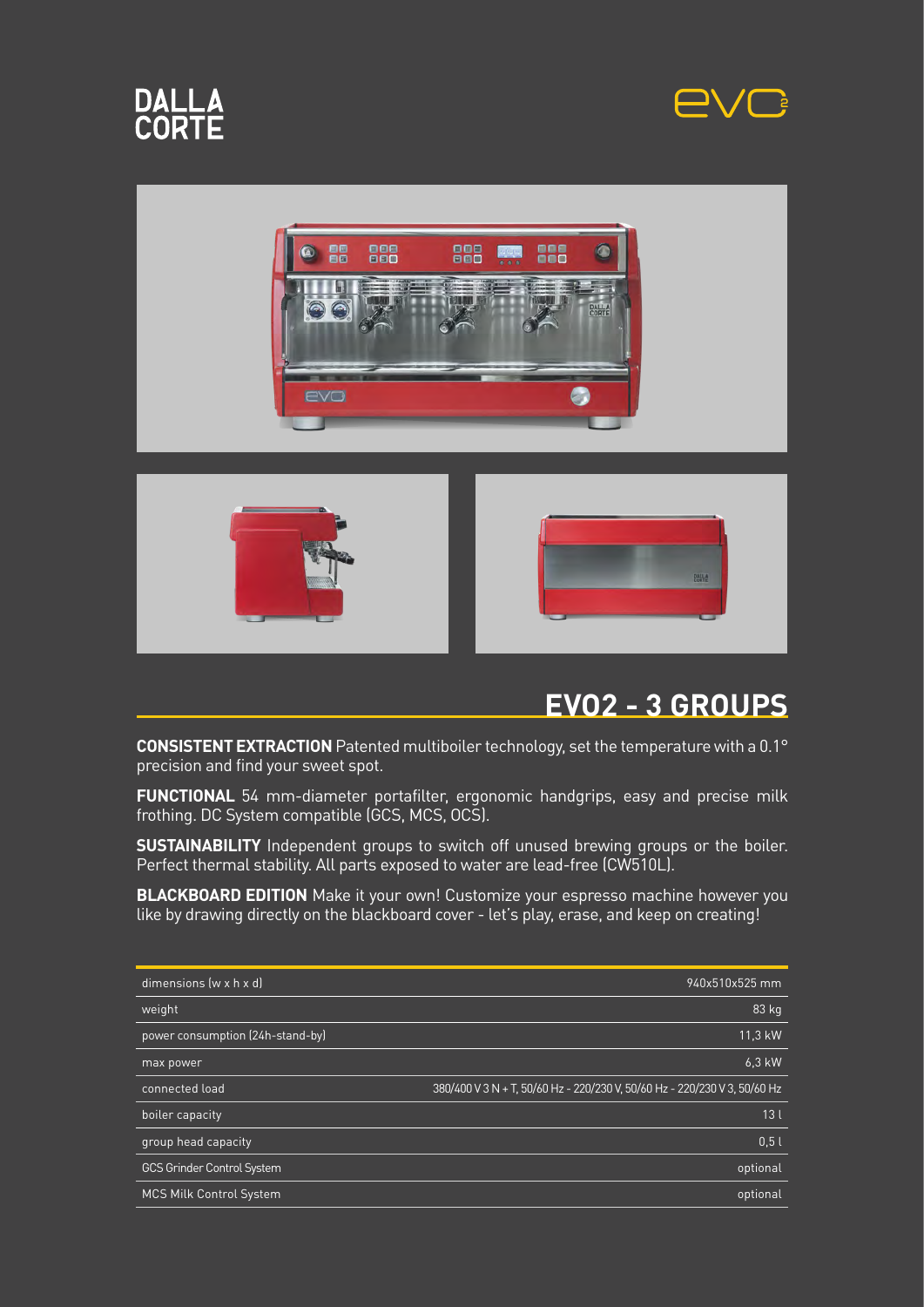

# **EVG**

### **Yersion 230 also available EVO2 - 3 GROUPS**



**arctic white** 3 gr 1-MC-EVODUE-3-W-400



**quartz grey** 3 gr 1-MC-EVODUE-3-Q-400



#### **sparkling red** 3 gr 1-MC-EVODUE-3-R-400



**nebula black** 3 gr 1-MC-EVODUE-3-N-400



**blackboard** 3 gr 1-MC-EVODUE-3-C-400

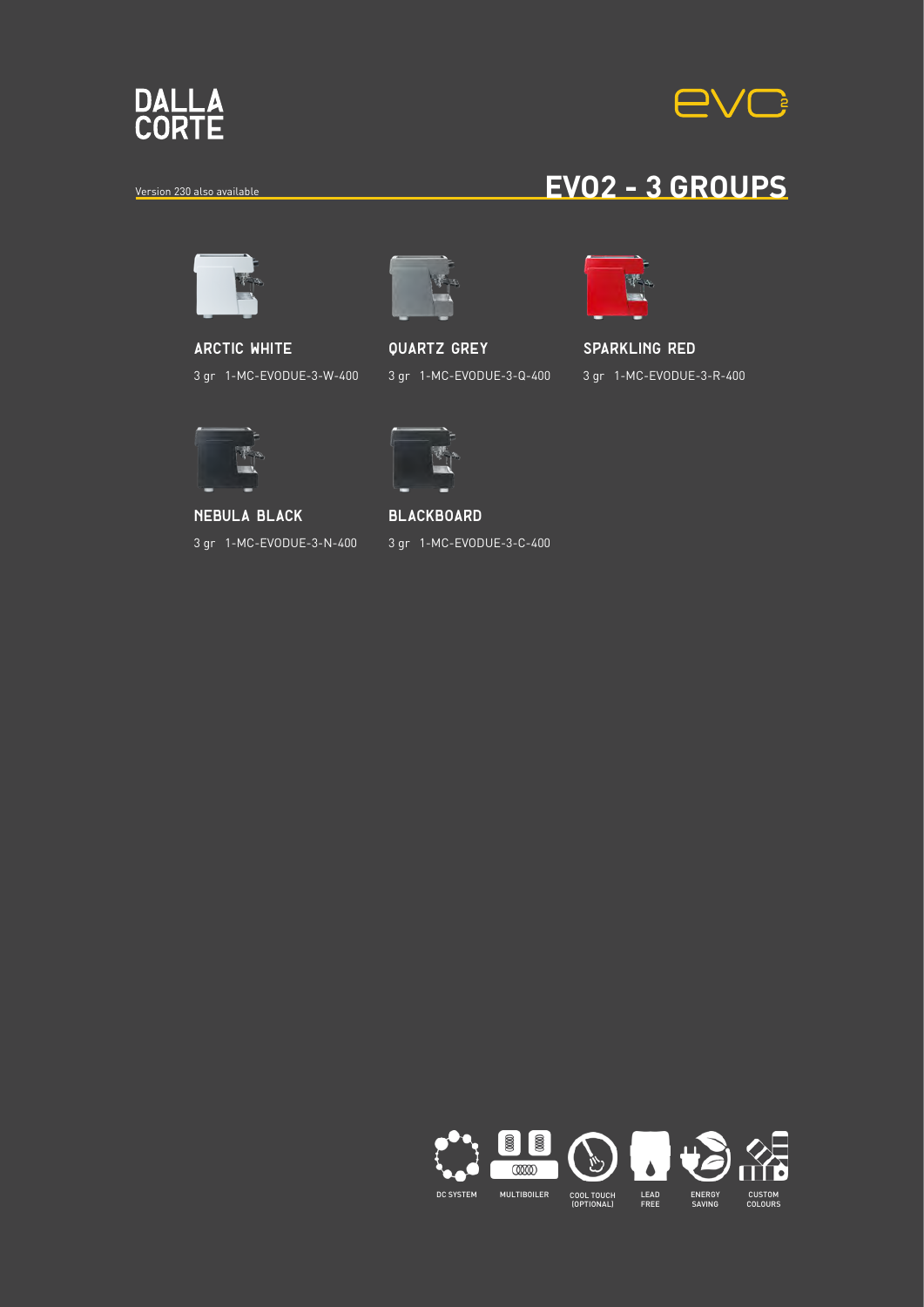









#### **EVO2 - 4 GROUPS**

**CONSISTENT EXTRACTION** Patented multiboiler technology, set the temperature with a 0.1° precision and find your sweet spot.

**FUNCTIONAL** 54 mm-diameter portafilter, ergonomic handgrips, easy and precise milk frothing. DC System compatible (GCS, MCS, OCS).

**SUSTAINABILITY** Independent groups to switch off unused brewing groups or the boiler. Perfect thermal stability. All parts exposed to water are lead-free (CW510L).

**BLACKBOARD EDITION** Make it your own! Customize your espresso machine however you like by drawing directly on the blackboard cover - let's play, erase, and keep on creating!

| dimensions $(w \times h \times d)$ | 1150x510x525 mm                                     |
|------------------------------------|-----------------------------------------------------|
| weight                             | 100 kg                                              |
| power consumption (24h-stand-by)   | 13,0 kW                                             |
| max power                          | 7.2 kW                                              |
| connected load                     | 380/400 V 3 N + T, 50/60 Hz - 220/230 V 3, 50/60 Hz |
| boiler capacity                    | 13 <sub>l</sub>                                     |
| group head capacity                | 0.51                                                |
| <b>GCS Grinder Control System</b>  | optional                                            |
| <b>MCS Milk Control System</b>     | optional                                            |